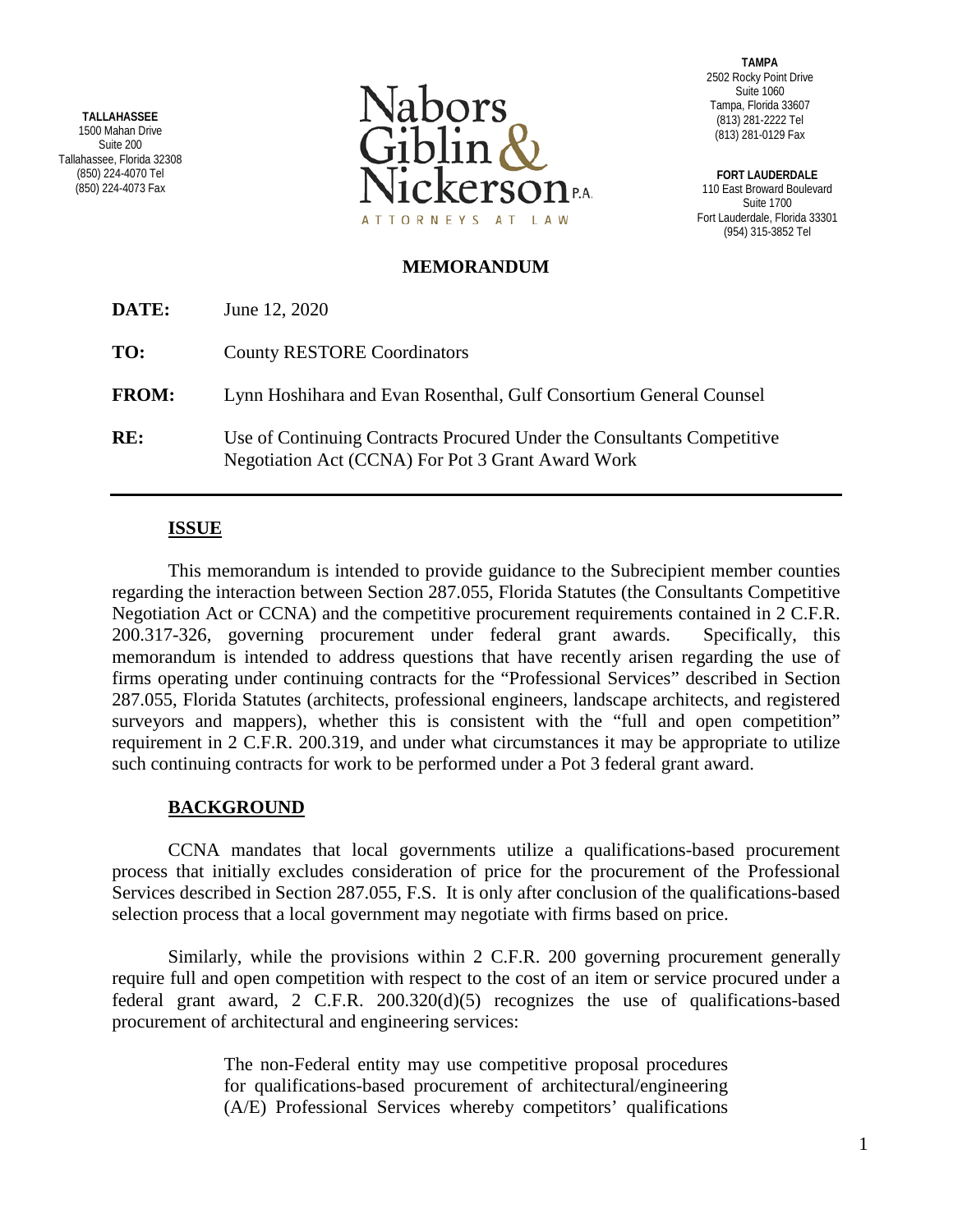are evaluated and the most qualified competitor is selected, subject to negotiation of fair and reasonable compensation. The method, where price is not used as a selection factor, can only be used in procurement of A/E Professional Services. It cannot be used to purchase other types of services though A/E firms are a potential source to perform the proposed effort.

Sections  $287.055(2)(g)$  and  $(4)(d)$ , F.S., also authorize local governments to enter into continuing contracts for Professional Services covered under CCNA for projects and tasks below certain dollar value thresholds (i.e. projects where the construction cost is less than \$2,000,000, or "study activities" costing less than \$200,000). After they are initially procured through the competitive, qualifications-based selection process, CCNA mandates that firms operating under continuing contracts not be required to competitively bid against each other for specific projects (See Section  $287.055(2)(g)$ , F.S.). This is consistent with the general intent of CCNA (and the similar Federal Brooks Act), which is to require that the selection process for these Professional Services be based upon qualifications rather than price.

## **ANALYSIS**

The Gulf Consortium General Manager and General Counsel have conferred with RESTORE Council staff regarding the potential use of continuing contracts procured pursuant to CCNA for work to be performed under a Pot 3 federal grant award. RESTORE Council staff has generally accepted the position of the Gulf Consortium General Manager and General Counsel, which is that the use of such continuing contracts is permissible so long as it complies with 2 C.F.R. 200, state law, and the procurement procedures of the local government.

In order to utilize a Professional Services firm operating under a continuing contract in a manner that complies with 2 C.F.R. 200.317-326, counties should ensure they are engaging in the negotiation of fair and reasonable compensation with such firm with respect to the project or task to be performed. (See 2 C.F.R. 200.320(d)(5)). It is strongly recommended that counties document their compliance with this requirement. Counties also should be aware of and ensure compliance with 2 C.F.R. 200.323(b) (requiring negotiation of profit as a separate element of the price for each contract in which there is no price competition) and  $2 \text{ C.F.R. } 200.318(j)(1)$ (restricting use of time and materials contracts unless a determination is made that no other contract is suitable and where the contract includes a ceiling price that the contractor exceeds at their own risk).

As described above, Section 287.055(2)(g), F.S., establishes that continuing contracts for Professional Services covered under CCNA are permitted under two circumstances:

- 1. Where the firm provides Professional Services for projects in which the estimated construction cost does not exceed \$2 million; or
- 2. For study activities if the fee for Professional Services does not exceed \$200,000.